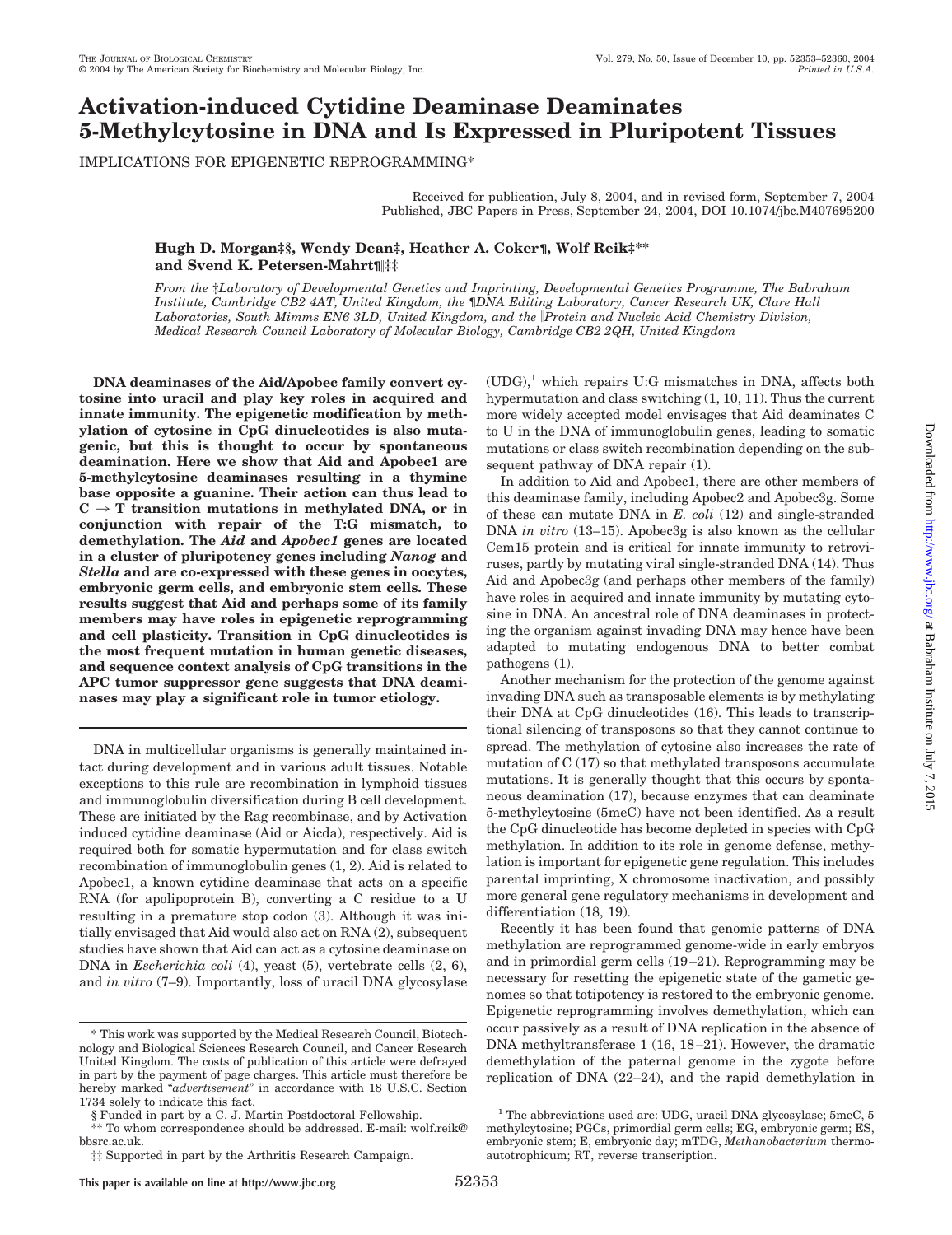



FIG. 1. **Aid deaminates 5meC in** *E. coli* **DNA.** *A*, design of mutation assay to detect 5meC deamination. Expression of Sss I methyltransferase in *E. coli* leads to methylation of chromosomal DNA at CpG dinucleotides, including in the selectable marker *rpoB* at positions 1585 and 1586. Deamination by Aid of C results in U, and deamination by Aid of 5meC results in T. Without repair and following DNA replication, mutations will appear in the *rpoB* gene some of which confer rifampicin resistance (*RifR*) (4), including transition mutations at 1586. Viable clones are screened for the transition mutation at 1586 using a single nucleotide detection PCR assay. Regardless of the mutation, the PCR produces a constant size band (*locus control PCR*), but if 1586 is mutated from 5meC to T an additional band is produced because of the annealing of the detection oligonucleotide (*rpoB1586 transitions*). For the minority of occasions where the CpG at 1586 is not methylated, deamination would lead to a uracil, which would also give a positive band in the PCR screening assay. A representative example of the PCR screen is shown. *Inset*, Sss I-induced *in vivo* CpG methylation protects restriction of a plasmid by methylation sensitive SnaBI. Plasmids with a single SnaBI restriction site were isolated from a culture that had been grown in the absence or presence of Sss I methyltransferase. The independent plasmids were digested with restriction endonuclease SnaBI. Digested or control undigested plasmids were used to transform *E. coli*. The number of transformants represents the number of uncut or protected plasmids. The average percent protection by Sss I is 82%, compared with less than 1% without Sss I. *B*, -fold increase in transitions at *rpoB*1586 caused by expression of Aid and Sss I in three independent experiments. Values were calculated for each experiment from the fraction of median total number of transitions at *rpoB*1586 to the viable cell number. The mutation rate by Aid alone was arbitrarily set to 1. The expression of Sss I (and vector) results in transitions at *rpoB*1586 presumably because of spontaneous deamination of 5meC and lack of repair of the deaminated residue in *E. coli*. The expression of Aid in an Sss I background increases transitions at  $rpoB1586$  by  $\sim$ 8-fold.

primordial germ cells (25, 26) (PGCs) are likely to take place by a replication-independent mechanism. A number of mechanisms have been proposed for the loss of methylation (27), involving direct demethylation (28), oxidative demethylation (29), 5meC base excision repair (30), or nucleotide excision repair (27). However, no enzyme activity has been convincingly identified that can initiate these reactions (31–33).

We have asked whether cytosine deaminases can deaminate 5meC in DNA. We found that Aid and Apobec1 have 5meC deaminase activities, resulting in a thymine base opposite a guanine. If this mismatch is repaired, a methylated cytosine is replaced by an unmethylated one. If it is not repaired, it results in a  $C \rightarrow T$  transition mutation. The expression of Aid has previously been thought to be limited to lymphoid tissues, but

embryonic tissues were not examined (34). Unexpectedly we found that *Aid* and *Apobec1* are colocalized within a cluster of pluripotency genes and are expressed in oocytes and primordial germ cells, which undergo epigenetic reprogramming. This suggests new roles for DNA mutators in the physiology and pathology of DNA methylation.

#### EXPERIMENTAL PROCEDURES

*Cloning and Expression of Sss I—The isopropyl 1-thio-* $\beta$ *-D-galacto*pyranoside-inducible Sss I expression cassette from the pCAL7 (New England Biolabs) plasmid was transferred into pACYC177 (NEB) by standard cloning techniques (details on request). The resulting plasmid, p15ASss I Kan, was transformed into a methylation restrictiondeficient *E. coli*, ER1821 (Elisabeth Raleigh, NEB) (F–*endA1 thi-1 supE44 spoT? rfbD? mcrA5* (*mrr-hsdRMA-mcrB*)1-::IS10) and checked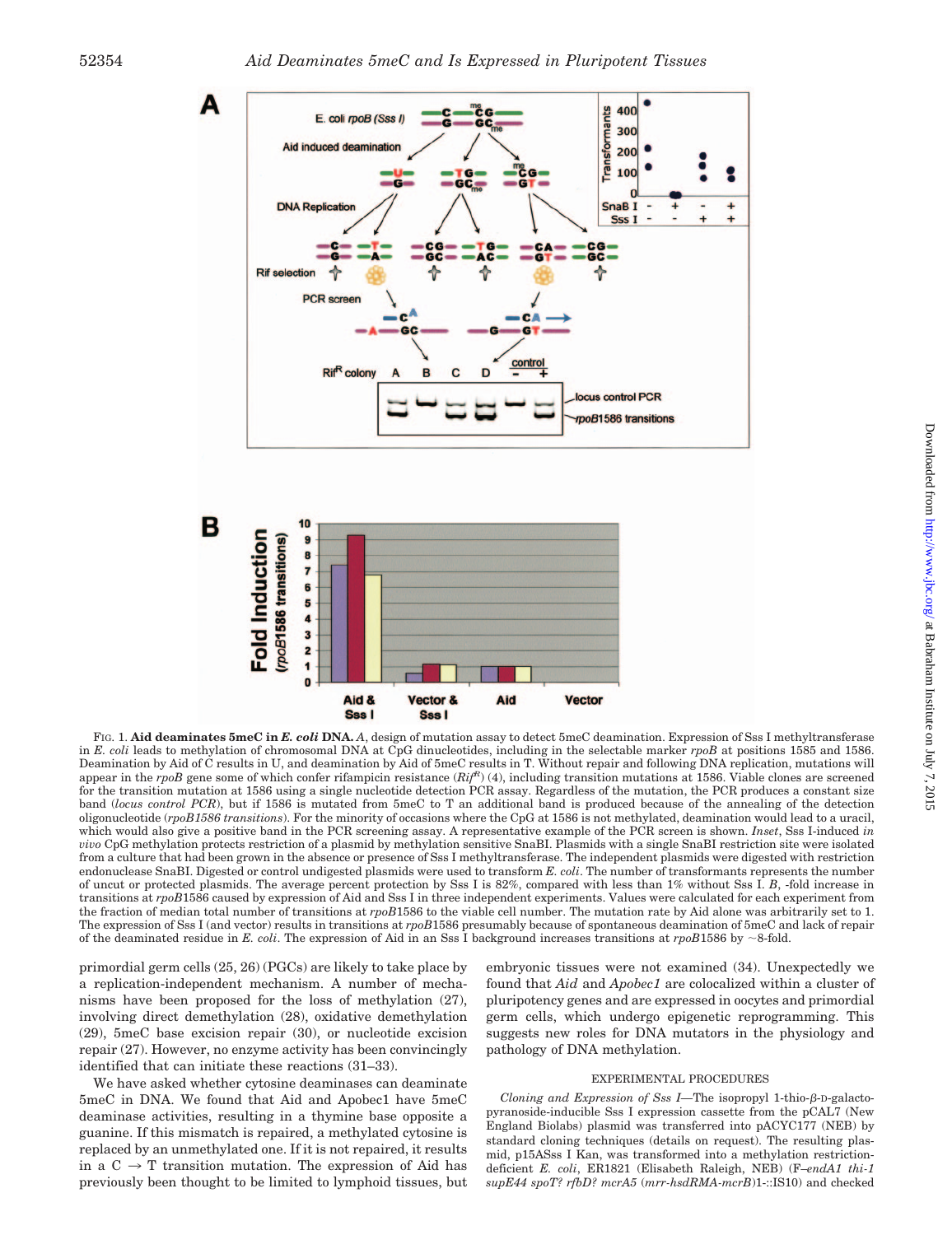for isopropyl 1-thio- $\beta$ -D-galactopyranoside-inducible methylation of DNA. We ensured the endogenous rpoB C1586 site could be methylated by bisulfite sequence analysis as described (23, 25) using *rpoB*-specific primers for bisulfite converted DNA (gttgtttttttttgatagtagataggtagtg, ctcaatttataatccaaaacaacc). To quantitate the percentage methylation of a particular site, we isolated plasmid DNA from three independent cultures after induction of Sss I and digested them with CpG methylation-sensitive SnaBI. Digested or control undigested plasmids were transformed into a methylation non-restricting *E. coli* (ER1821). From this we were able to assess that *in vivo* methylation by Sss I caused protection of the restriction site on 82% of plasmids (unmethylated digested plasmid gave -1% transformation efficiency; see Fig. 1*A*). This was also consistent with the extent of methylation determined by agarose gel analysis of the digested plasmids (data not shown).

*Screening for DNA Deamination at 5meCpG—*Rifampicin screening was done as published (4) with modifications. Bacterial strains containing Aid with Sss I, Sss I without Aid (but with empty vector pTrc99A), Aid alone, and pTrc99A alone were induced with isopropyl 1-thio- $\beta$ -Dgalactopyranoside for 24 h in culture. Rifampicin-resistant colonies were selected on 100  $\mu$ g/ml rifampicin LB agar plates containing ampicillin (Aid plasmid) or kanamycin (Sss I plasmid) as appropriate. The median number of rifampicin resistant-colonies/number of viable cells was determined for each experiment consisting of 20 cultures/category (Aid and Sss I, vector and Sss I, Aid, vector). The CpG to CpA transition at the target site in *rpoB* was identified by a PCR assay that differentiates between the single nucleotide G or A at this position (1586). The screening primer (rpoB G  $\rightarrow$  A: ctgagattacgcacaaacgtca) with a 3'-A can only anneal when a  $G \rightarrow A$  transition has occurred at nucleotide position 1586 (1586G  $\rightarrow$  A), giving an expected product of 429 bp using rpoB reverse (caccgacggataccacctgctg) as the second primer. For the locus control PCR, forward (rpoB forward: ttggcgaaatggcggaaaacc) and reverse primers (rpoB reverse) always produce a band of 627 bp, irrespective of mutations, acting as an internal control for success of the PCR. The PCR screen was performed on two randomly selected rifampicin colonies from each of the cultures within a category. The frequency of the 5meC transition was calculated from the number of 5meC transitions (at *rpoB*1586) to the total number of mutations.

*Preparation of Recombinant Aid and Apobec1—*Human Aid was subcloned into a pET30 derived vector with a C-terminal His tag (plasmid sequences on request). Preparation of a rat Apobec1 expression vector was described previously (13). Production and purification of recombinant protein was as described (13).

*UDG-based Deamination Assay—*The assay was done as described previously (13) with minor modifications. Aid/Apobec1 samples (0.4 –1  $\mu$ l) were incubated at 37 °C for 15 min in 10  $\mu$ l of buffer R (40 mm Tris, pH 8.0, 40 mM KCl, 50 mM NaCl, 5 mM EDTA, 1 mM dithiothreitol, 10% glycerol) with 2.5 pmol of 5-biotinylated oligonucleotides, 3-labeled with fluorescein. The oligonucleotides substrates SPM319-SPM330 are all based on 5-biotin-ATAAGAATAGAATGAFFFFFA-ATGAATSSSS-SATGAATAGTA-fluorescein-3' where  $\underline{F}$  and  $\underline{S}$  are the first and second motifs indicated in Fig. 2*B*. Oligonucleotides were purified on streptavidin magnetic beads (Dynal) and washed at 70 °C. Deamination was monitored by incubating the bead-immobilized oligonucleotides at 37 °C for 1 h with excess uracil-DNA glycosylase (1 unit, New England Biolabs). Resultant cleaved oligonucleotides were subjected to 15–20% PAGE-urea gel electrophoresis, and the fluorescent signal was detected with a FLA-5000 scanner (Fuji). Percent conversions were calculated from the scanned images, percent conversion  $=$  pixel volume cleaved product (minus background)/pixel volume cleaved product (minus bac $k$ ground)  $+$  pixel volume substrate (minus background). Data for rate calculations were based on numerous experiments on SPM320 and SPM348 for C deamination, and SPM347 and SPM359 for the 5meC deamination. Other oligonucleotides used: SPM348ATTATTGTTATT-AGCTATTTGTTTATTTGTTTATTTATTT-fluor, SPM351ATTAT-TGTTATTAGCGATTTGTTTATTTGTTTATTTATTT-fluor.

*TDG-based Deamination Assay—*Samples were treated as above, except that an excess (5 pmol) of the reverse complement oligonucleotide was added after the bead isolation reaction, heated to 90 °C, and allowed to anneal by cooling slowly to room temperature. Deamination of 5-methylcytosine was monitored by incubating the double-stranded, bead-immobilized oligonucleotides at 47 °C for 1 h, with excess thymine DNA-glycosylase (2 units, Trevigen). Products were resolved and analyzed as above. The 5meC containing oligonucleotides substrates SPM-356-SPM363 are all based on 5-biotin-ATAAGAATAGAATGAFFFFG-AATGAATSSSSSGATGAATAGTA-fluorescein-3' where  $\overline{F}$  and  $\overline{S}$  are the first and second motifs indicated in Fig. 2*C*, and each cytosine incorporated is methylated. Other oligonucleotides used were SPM279- ATTATTGTTATTAAmeCGATTTGTTTATTTGTTTATTTATT-fluor,

#### TABLE I *Median mutation frequency (10<sup>9</sup> ), average -fold induction, and average percent transitions at rpoB1586 for three independent experiments*

Each median mutation frequency was determined from  $>16$  independent cultures.

|                       | Experiment     | $Rif^R$ | -Fold<br>induction | Transitions at<br>rpoB1586 |
|-----------------------|----------------|---------|--------------------|----------------------------|
| Vector                | 1              | 190     |                    |                            |
|                       | $\overline{2}$ | 200     | 1                  | 0                          |
|                       | 3              | 93      |                    |                            |
| Aid                   | 1              | 1600    |                    |                            |
|                       | 2              | 1400    | 9                  | 47                         |
|                       | 3              | 1100    |                    |                            |
| Vector $+$ Sss I      | 1              | 760     |                    |                            |
|                       | $\overline{2}$ | 1300    | 7                  | 55                         |
|                       | 3              | 1000    |                    |                            |
| $\text{A}$ id + Sss I | 1              | 7800    |                    |                            |
|                       | $\overline{2}$ | 8400    | 45                 | 72                         |
|                       | 3              | 4800    |                    |                            |

SPM281ATTATTGTTATTAGmeCGATTTGTTTATTTGTTTATTTATTT fluor, and SPM347ATTATTGTTATTAG<sup>me</sup>CTATTTGTTTATTTG-TTTATTTATTT-fluor.

*Semiquantitative RT-PCR—*Total RNA was isolated from various mouse tissues using Qiagen miniRNAeasy reagents (Qiagen, Germany). Random hexamer and SuperscriptII (Invitrogen) reagents were used to make cDNA. Primers for Aid (forward cagggacggcatgagacct and reverse tcagccttgcggtcttcaca), Apobec1 (forward ctctgtcatgatctggatagtcacac and reverse catcgcagcaacataagctcc), and Hprt (forward cctgctggattacattaaagcact and reverse gtcaagggcatatccaa) were used to amplify a PCR product from cDNA using Promega HotStarTaq. The amplification cycles were as follows: Aid and Apobec1, 95 °C 15 min, then 23–32 cycles of 94 °C 30 s, 65 °C 30 s, and 72 °C 30 s; Hprt, 95 °C 15 min, then 20 –29 cycles of 94 °C 30 s, 55 °C 30 s, and 72 °C 30 s. For the amplification of Aid for 35– 44 cycles, a nested approach was used with the first 20 cycles with outer primers (outer forward tttctttaccatttcaaaaatgtccg and outer reverse aatagtctttgaaggtcatgatccc) at 95 °C 15 min, 20 cycles of 94 °C 30 s, 63 °C 30 s, and 72 °C 30 s, then 15–24 cycles as above for Aid. The products were resolved on a 2% agarose gel, stained, scanned on a Fuji FLA-3000, and analyzed using Aidi v3 two-dimensional densitometry software. For Fig. 3*C* the intensity of the Hprt signal at 29 cycles was arbitrarily set to 100 units, and the intensity of the Aid signal at 32 cycles is displayed for each tissue relative to Hprt.

#### RESULTS

*Aid Mutates 5meC in E. coli—*We were interested to see whether we could identify DNA deaminases that can deaminate 5meC. Using the deaminase motif we isolated cDNAs for candidate deaminases in the mouse genome, and screened these initially for expression in oocytes and other pluripotent tissues (data not shown). One of the cDNAs that was expressed in oocytes was Aid. We therefore tested Aid in a modified *E. coli* genetic system (4) which makes use of mutations of Cs in the *rpoB* gene leading to resistance to rifampicin. Aid mutates predominantly three Cs in the *rpoB* gene, one of which (position 1586) is in a CpG dinucleotide.

We expressed the CpG specific methyltransferase Sss I in *E. coli*; bisulfite sequencing confirmed that the selectable *rpoB* gene was methylated at CpG residues including C1586 (not shown), and *in vivo* CpG methylation by Sss I was able to protect 82% of sites from restriction (Fig. 1*A*). We determined the relative frequency of deamination at the methylated C1586 in *rpoB* using rifampicin selection and a single nucleotide discriminating PCR assay (Fig. 1*A*). If the methylated C were not a substrate for Aid, there would be no increase in its mutation rate over that with Sss I alone. However, the mutation rate at the C1586 position of *rpoB* in three independent experiments was  $\sim$ 8-fold higher in *E. coli* with both Sss I and Aid than in those having only Sss I (Fig. 1*B*, Table I). Thus this experimental system demonstrates Aid has a 5meC deaminase activity. It is not possible to directly compare the relative activities of Aid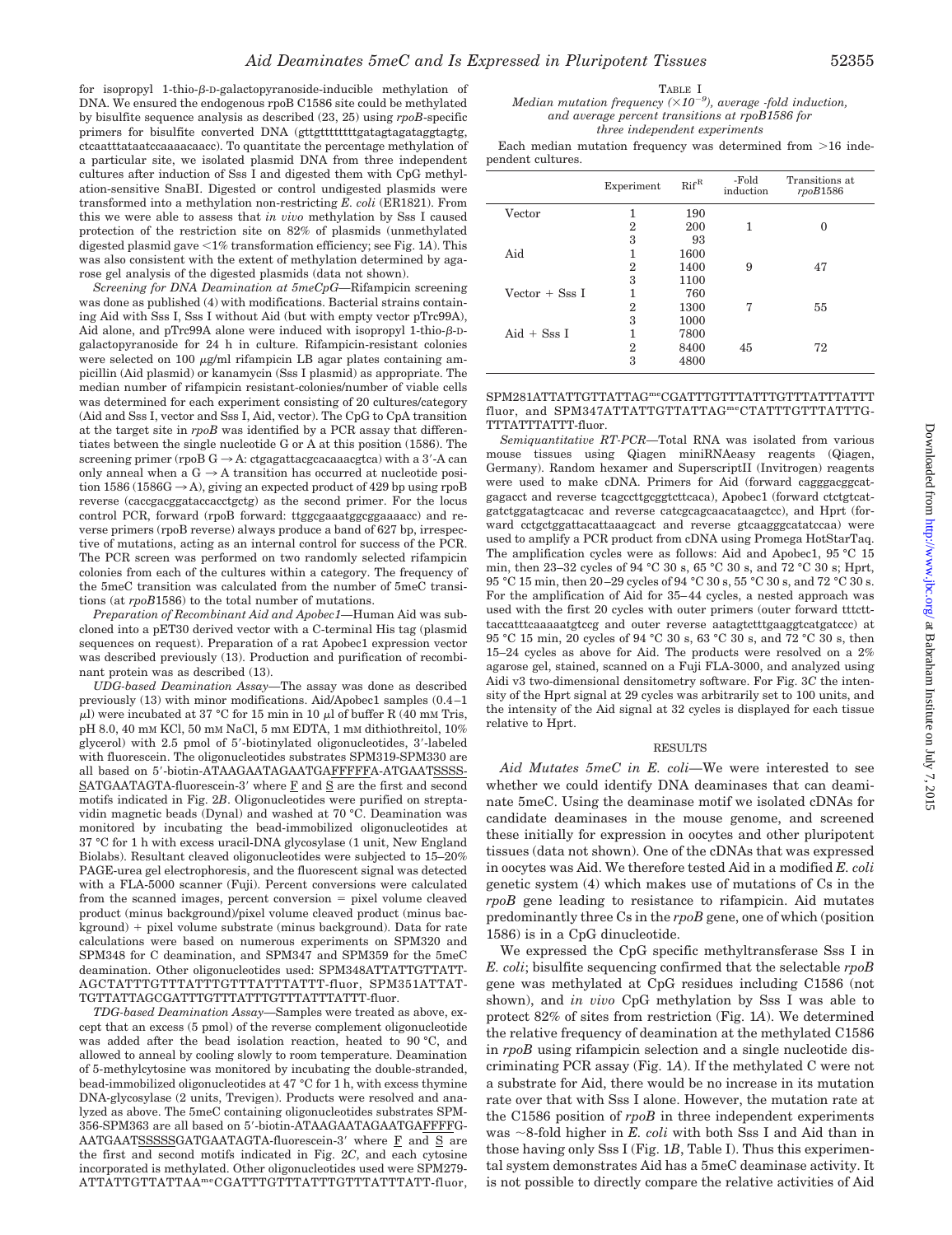

FIG. 2. **Deamination of 5meC by DNA deaminases** *in vitro***.** Oligonucleotides fluorescently labeled at their 3-end and containing 5-methylcytosine or cytosine were incubated with purified recombinant protein for 15 min. Deamination was monitored by cleavage with UDG (*U*) or mTDG (*T*). *A*, Aid deaminates 5meC. The oligonucleotide SPM347 containing 5meC (*lanes 1– 6*) or oligonucleotide SPM348 containing C (*lanes 7–9*) were incubated with or without Aid protein. Deamination was monitored by incubating the product with mTDG or UDG and detecting cleavage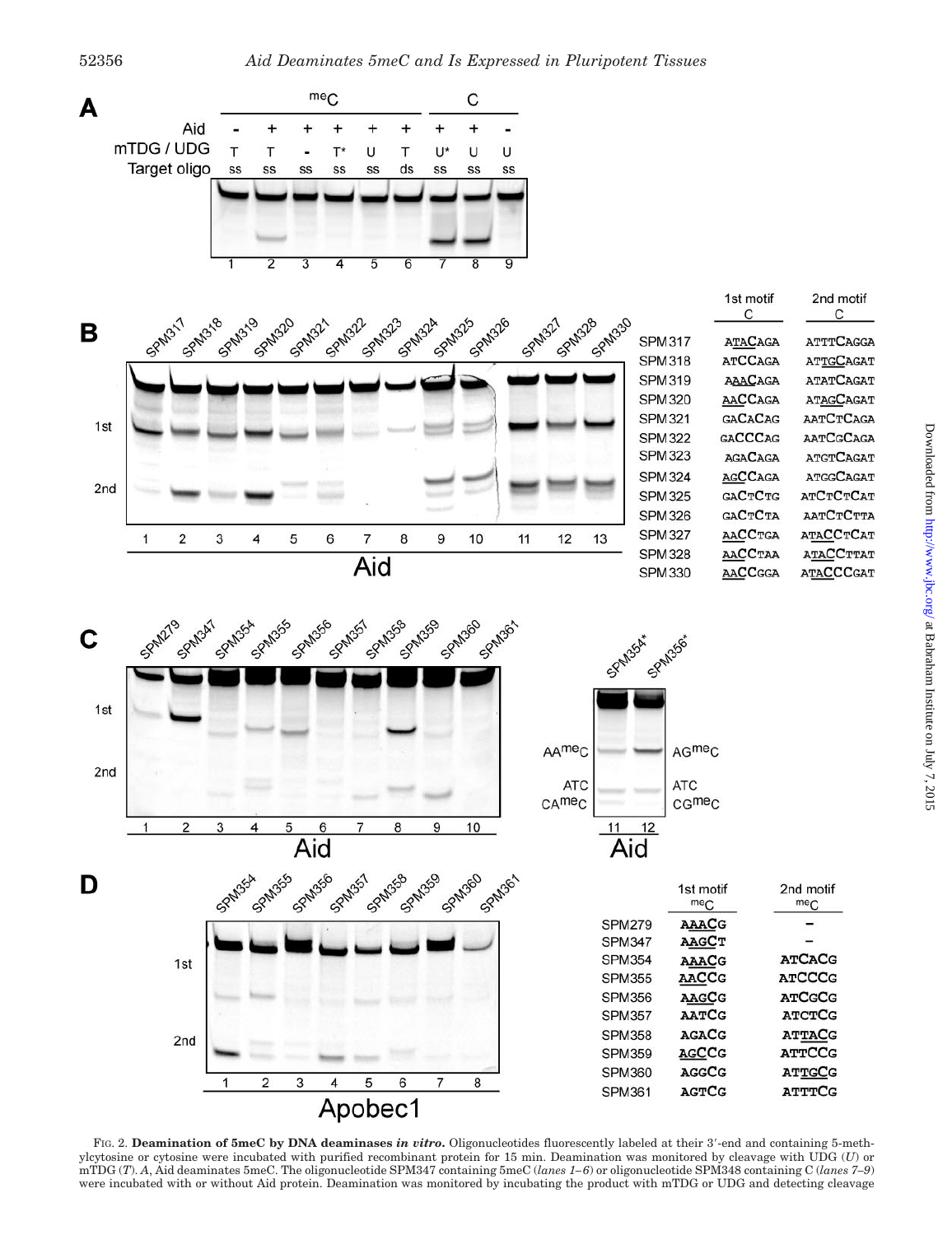as a C deaminase (Aid *versus* vector background) to Aid as a 5meC deaminase (Aid and Sss I *versus* vector and Sss I), because the repair systems for U:G (without Sss I) and T:G (with Sss I) are different and their relative efficiencies are not known. The increase in frequency of mutation with expression of Sss I alone may be in part because of spontaneous deamination. Whether Apobec1 and Apobec3g can deaminate 5meC could not be tested in the *E. coli* assay, because they do not mutate the C1586 position.

*Aid and Apobec1 Deaminate 5meC in Vitro—*We sought to confirm the 5meC deaminase activity of Aid biochemically, using the purified protein in a previously established DNA deamination assay (13) (Fig. 2). Oligonucleotides were methylated at a single CpG, and upon incubation with Aid any T resulting from deamination of 5meC was detected using a thermostable thymine DNA glycosylase from *Methanobacterium* thermoautotrophicum (mTDG). Aid showed strong deamination activity (Fig. 2*A*), which was dependent on the presence of the protein (*lane 1 versus lane 2*) and the substrate being single-stranded (*lane 2 versus lane 6*). Specific detection of deaminated 5meC by mTDG requires double-stranded DNA (*lane 2 versus lane 4*). Because mTDG can act on either T:G or U:G mismatches (35) (data not shown), we needed to verify that no U was produced from C that had remained unmethylated. UDG (36) was unable to cleave the Aid-treated oligonucleotide containing 5meC, while being able to cleave a control unmethylated oligonucleotide treated with Aid (*lane 5 versus lane 8*). The methylated oligonucleotide reacted with Aid was also not cleaved by SMUG, an enzyme that recognizes a number of mismatches including U and  $5$ -hydroxy meC, but not T  $(37)$ (data not shown). A catalytic inactive mutation of Aid (E58G) did not show any deamination activity toward either the unmethylated or methylated C (data not shown). These experiments clearly show that Aid produces T from 5meC in DNA by deamination.

DNA deaminases require particular sequence motifs as targets, on unmethylated DNA Aid prefers the sequence WRC (A/T, A/G, C) *in vivo* and *in vitro* (8, 15, 38), which we confirmed with a panel of oligonucleotides containing different target motifs (Fig. 2*B*). In a subset of these oligonucleotides all Cs were replaced by 5meCs, and we found that the WRC motif is still the preferred target (Fig. 2*C*), with a minor difference. Although in the unmethylated oligonucleotides all four possible WRC targets were deaminated to the same extent, once methylated, there does appear to be a preference for AGC (Fig. 2*C*, *lane 1 versus lane 2*, *lane 4* first motif *versus lane 8* first motif). From Fig. 2*A* we estimate that the activity of Aid on 5meC is 3-fold lower than on C in the context AGC (SPM347 *lane 2*, SPM348 *lane 8*). Oligonucleotides containing both methylated and unmethylated targets demonstrate that the sequence context of each cytosine can render the deamination reaction of 5meC equivalent to C (Fig. 2*C*, *lane 11*, AA5meC *versus* ATC), or 5meC preferred to C (Fig. 2*C*, *lane 12*, AGmeC *versus* ATC). For the analysis in Fig. 2*C* we used three times as much enzyme than in Fig. 2*B*. From Coomassie and Western analysis  $(data not shown)$  we estimate a turnover of 60-70 fmol/min/ $\mu$ g for unmethylated (SPM320 and SPM348) and 20 –25 fmol/

 $min/\mu$ g methylated C deamination (SPM347 and SPM359) based on a 15-min incubation of 2.5 pmol of substrate and an  $\sim$ 40% conversion rate using 1 and 3  $\mu$ g of Aid, respectively. Deaminase activity on 5meC by purified Aid has been observed previously (7).

Apobec1 has also been shown to have C deaminase activity but could not be tested for 5meC deaminase activity in the *E. coli* assay. We previously showed that *in vitro* Apobec1 has a preference for NTC (13, 15). Apobec1 was also able to deaminate 5meC, but the target preference was considerably altered to AC (Fig. 2*D*). Thus both Aid and Apobec1 have 5meC deaminase activity *in vitro* that is affected by the sequence context.

*Aid and Apobec1 Genes Are Colocalized with Nanog and Stella and Are Expressed in Pluripotent Tissues—*Aid is thought to be exclusively expressed in B cells undergoing class switch recombination or somatic hypermutation (34) and thus finding it expressed in oocytes in our initial screen was unexpected. However, bioinformatic analysis revealed a striking arrangement of the *Aid* and *Apobec1* genes within a 200-kb cluster of pluripotency genes, including *Nanog*, *Stella* (*Dppa3*), and *Gdf3* on mouse chromosome 6 (Fig. 3*A*). Nanog and Stella have important roles in embryonic stem  $(ES)$  cell identity (39, 40) and preimplantation development (41), respectively, and all three genes are expressed in pluripotent tissues. We therefore carried out semiquantitative RT-PCR analysis of Aid mRNA and found high levels of expression in oocytes and ovaries, and moderate levels in embryonic germ (EG) cells, ES cells, E12.5 PGCs (isolated from genital ridges using a green fluorescent protein-expressing transgene) that undergo methylation reprogramming (25, 26), and the genital ridges of E11.5–12.5 embryos containing PGCs (Fig. 3, *B* and *C*). Apobec1 mRNA was also found in ovaries, oocytes (albeit at lower levels than Aid), and ES cells (Fig. 3*D*). The expression profiles of the five genes in the cluster are summarized in Fig. 3*E*; all genes are transcribed in pluripotent tissues that can undergo epigenetic reprogramming (oocytes, EG/PGC, ES cells). The clustered organization of the five genes is also found in the human genome (data not shown). To what extent regulatory elements for expression in pluripotent tissues are shared between the genes needs to be determined. It is interesting to note that *Stella* and *Gdf3* are also expressed in lymphoid tissues (42).

#### DISCUSSION

We have identified Aid and Apobec1 as 5meC deaminases in DNA, which are co-organized and co-expressed with a cluster of pluripotency genes. These observations raise the hypotheses that Aid and other members of this family may have physiological roles in epigenetic reprogramming and perhaps pathological roles in contributing to transition mutations at CpGs in human genetic disease and cancer.

It is now firmly established that Aid, Apobec1, and Apobec3g can mutate cytosine in DNA in a variety of different systems, including mammalian cells  $(4-6, 12, 14)$ . Because a considerable proportion of Cs in mammalian genomes is methylated in the CpG dinucleotide, it is of great importance to ask whether C deaminases can act on 5meC. Although *E. coli* cytosine deaminase can act on both free bases cytosine and 5-methylcy-

product by electrophoresis. The mTDG reaction requires a double-stranded mismatch; complementary oligonucleotides were annealed before the reaction (*lane 4*, no complementary oligonucleotide). UDG does not recognize the deamination product of 5meC (*lane 5*). Aid cannot deaminate 5meC in a double-stranded oligonucleotide (*lane 6*). An unmethylated single-stranded oligonucleotide reacted with Aid is recognized by UDG in single- or double-stranded form (*lanes 7* and *8*). *B*, a panel of unmethylated oligonucleotides (see "Experimental Procedures") were incubated with recombinant Aid for 15 min, and products were analyzed with UDG as above. The preferred target sequence for deamination is WRC. *C*, a panel of oligonucleotides with all cytosines methylated (except  $*$ , see "Experimental Procedures") were incubated with  $3\times$  as much recombinant Aid for 15 min, and products were analyzed with mTDG as above. *Lanes 11* and *12* were as *lanes 1–10* but with the oligonucleotides SPM354\* and SPM356\*, which contained a single unmethylated cytosine in the context ATC of the second target motif. *D*, the same panel of oligonucleotides with all cytosines methylated were incubated with purified Apobec1 for 15 min, and products were analyzed with mTDG as above.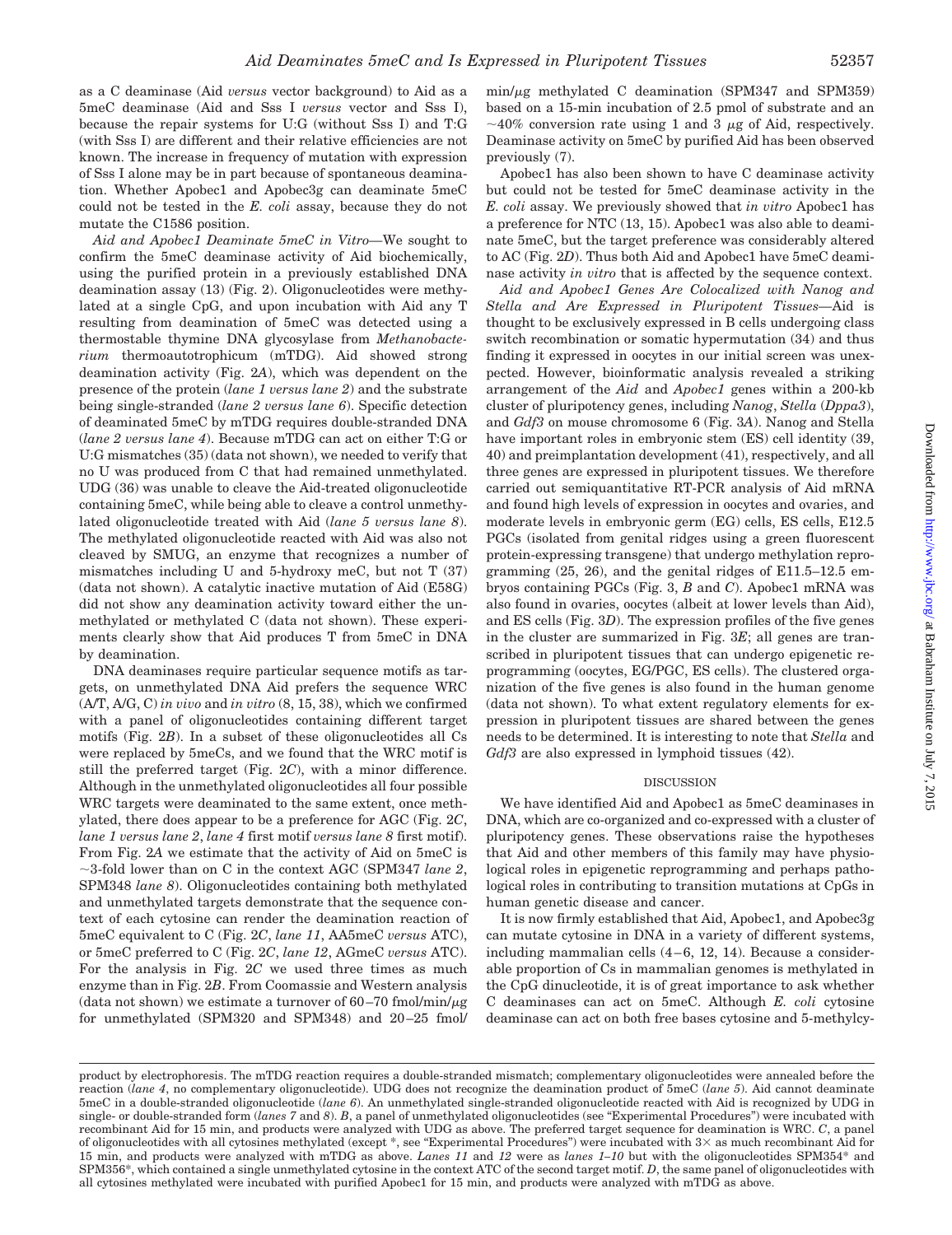

FIG. 3. **Organization and expression of** *Aid* **and** *Apobec1* **genes.** *A*, region of mouse chromosome 6 (Build 32 form Ensembl mouse genome browser) containing *Aid* (also known as *Aicda*), *Apobec1* (with a small intestine and a liver and other tissues specific promoter), *Gdf3*, *Dppa3* (also known as *Stella*), and *Nanog* genes. Coding exons are *filled*. *B*, detection of Aid transcript in unfertilized oocytes, ovary, E12.5 PGCs, and a comparable amount of mesenteric lymph node RNA as judged by Hprt product amplification. Random-primed RT-PCR was performed on total RNA from mouse tissues with Aid- and Hprt-specific



## **Theoretical**

FIG. 4. **Sequence context of CpG mutations in the** *APC* **gene.** The *APC* gene has 1264 possible codons that can be mutated to a stop codon by a single base change. Of these at least 500 are near the N terminus of APC, giving rise to a premature stop codon with an established phenotypic loss of function (47), of these, 27 are in CpGs. *A*, the sequence context  $(-1 \text{ and } -2 \text{ of mutated C})$  of all 27 targets. *B*, the sequence context of C transition mutations in sporadic tumors  $(n = 73)$ . (Data derived from Thierry Soussi APC data base).

tosine (43), no prediction is possible for the distantly related Aid/Apobec deaminases, which work exclusively in the context of DNA/RNA. A methyl group in the 5-position of cytosine can certainly lead to steric hindrance for enzymes that act on DNA (for example, restriction enzymes). On the other hand, the deamination reaction by Aid is thought to occur by nucleophilic attack on position 4 of the pyrimidine ring of cytosine (1), and this is not necessarily hindered by the methyl group in position 5. Our results clearly established that Aid and Apobec1 deaminate 5meC in single-stranded DNA. It is difficult to compare directly their relative activities on C and 5meC, but our findings suggest they are in the same order of magnitude with other factors likely to modulate activities *in vivo*. The difference between the rate of spontaneous deamination (44) of 5meC and the enzymatically catalyzed one is thus 5– 6 orders of magnitude (calculated from Refs. 7 and 13).

The DNA deaminase activity of Aid poses a potential danger to the genome in cells in which the enzyme is expressed. Deaminated 5meC is particularly vulnerable to mutation, because the resulting T can escape correction if not immediately repaired while mispaired with G; U can always be recognized as an error in DNA. Indeed, the ectopic expression of Aid and of Apobec1 in mice causes cancer (45, 46), and the preferred target sequences of the C deaminases are found around many C transitions in oncogenes and tumor suppressor genes in human tumors (15). Our work reveals the preferred sequence

primers. Total PCR cycles are shown; nested primers were used for *Aid* amplification of 35– 44 cycles. *C*, the quantity of Aid product at 32 cycles (relative to Hprt product at 29 cycles set to 100) is shown for unfertilized oocytes, ovary, 8.5 and 9.5 days *post coitum* (dpc)-derived EG cell lines, 11.5 dpc whole genital ridge (*GR*, containing primordial germ cells), ES cells, adult lung, kidney, heart, 6-week male spleen, 6-week male thymus, mesenteric lymph node, brain, liver, and testes. *D*, detection of Apobec1 transcript in oocytes, ovary, and liver. RT-PCR was performed on total RNA using Apobec1- and Hprt-specific primers. *E*, summary of transcription profiles of genes in the *Aid*/*Nanog* cluster in pluripotent tissues (oocyte, EG/PGC, ES), immune system tissues, and other somatic tissues. Data are based on this work, EST databases, and published Northern, RT-PCR, *in situ* RNA hybridization, and knock-in reporter constructs.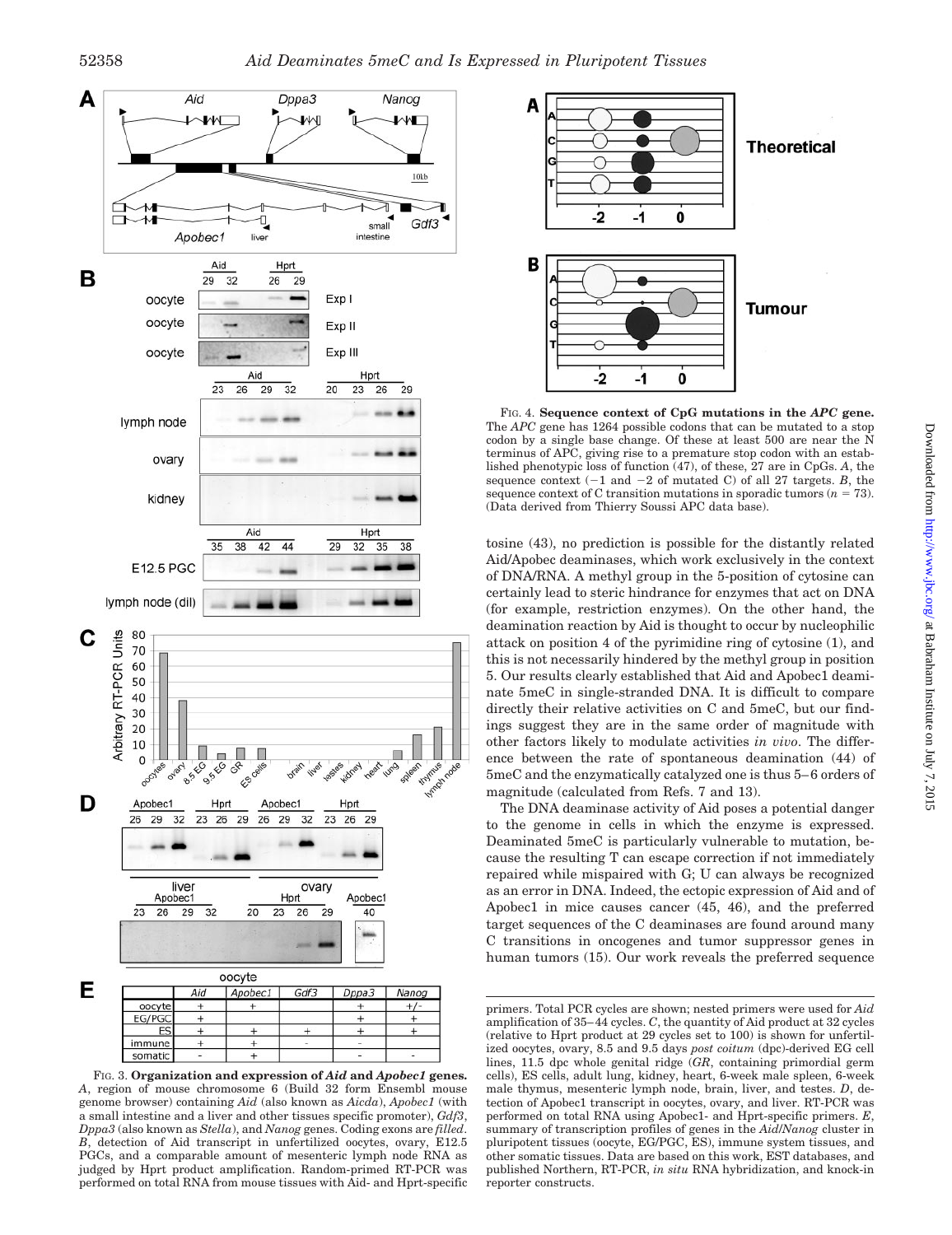context for Aid as a 5meC deaminase to be AG<sup>5me</sup>CG. We analyzed the sequence context of all CpG mutations leading to a premature stop codon of the *APC* tumor suppressor gene in colorectal cancer (47). The sequence context of the 27 possible CpGs is shown in Fig. 4*A*; yet in tumors, of 73 CpG mutations analyzed, 55 (75%) occurred in the preferred target for Aid, AG(C)G (Fig. 4*B*). This is an enrichment of over 25-fold over the expected frequency of random CpG mutations giving rise to a stop codon, and is consistent with the possibility that misregulated or mistargeted activity of Aid can cause CpG mutations in methylated DNA.

The expression of Aid (and Apobec1) in pluripotent tissues, particularly in ovulated oocytes and in primordial germ cells, was unexpected. The transcripts of Aid in some of these tissues reach the same level as in lymphoid tissues. Aid expression in non-lymphoid tissues is thus particularly targeted to the tissues that undergo large scale epigenetic reprogramming, including demethylation, during development. There is no confirmed enzymatic pathway for demethylation of DNA (31–33). Our observations suggest that Aid, Apobec1, and perhaps other members of this protein family play a role in epigenetic reprogramming. Targeted deamination of 5meC can be repaired by mismatch glycosylases such as TDG (35) or Mbd4 (ref. 48), whose action could also initiate regional nucleotide excision repair. Although Aid has been knocked out in mice, there is no published analysis of any developmental phenotypes of these mice (49). Of particular importance are the reproductive performance and offspring phenotypes when breeding from homozygous parents. Alternatively, there could be redundancy with other 5meC deaminases (including Apobec1); thus a careful genetic analysis *in vivo* of all of the components of the pathway discovered here is needed to unravel the precise role in development of DNA deaminases.

*In vivo* the activity and targeting of Aid is likely to be tightly regulated, probably involving control of nuclear trafficking (50, 51), sequence preference (15, 38), the requirement for singlestranded DNA, and chromatin modifications (52). Both transcription and chromatin remodeling (53) can lead to the exposure of single-stranded DNA. Thus the large scale chromatin remodeling at fertilization that removes protamines from the sperm genome and replaces them with histones is likely to lead to a widespread exposure of single-stranded DNA. Singlestranded DNA could also be exposed by transcription or chromatin remodeling occurring during reprogramming in PGCs.

It is possible that similar pathways play similar roles in organisms other than mammals. In the seed plant *Arabidopsis*, the DNA glycosylase Demeter is required for the expression of the imprinted genes *Medea* and *FWA* and acts antagonistically to DNA methylation (54), suggesting that a similar system (perhaps involving yet unidentified 5meC deaminases) plays a role in epigenetic reprogramming in plants. In *Neurospora*, duplicated DNA becomes methylated and mutated at cytosines, which is likely to involve deamination (55). It is intriguing that the only enzymes thus far identified as being able to modify bases in DNA as part of a physiological process are DNA methyltransferases and DNA deaminases. Thus an ancestral system using methylases and deaminases to protect the organism from invading DNA may have evolved to take on additional roles in acquired immunity and the regulation of epigenetic information.

#### **REFERENCES**

- 1. Neuberger, M. S., Harris, R. S., Di Noia, J., and Petersen-Mahrt, S. K. (2003) *Trends Biochem. Sci.* **28,** 305–312
- 2. Honjo, T., Kinoshita, K., and Muramatsu, M. (2002) *Annu. Rev. Immunol.* **20,** 165–196
- 3. Scott, J. (1995) *Cell* **81,** 833– 836
- 4. Petersen-Mahrt, S. K., Harris, R. S., and Neuberger, M. S. (2002) *Nature* **418,** 99 –103
- 5. Poltoratsky, V. P., Wilson, S. H., Kunkel, T. A., and Pavlov, Y. I. (2004) *J. Immunol.* **172,** 4308 – 4313
- 6. Martin, A., Bardwell, P. D., Woo, C. J., Fan, M., Shulman, M. J., and Scharff, M. D. (2002) *Nature* **415,** 802– 806
- 7. Bransteitter, R., Pham, P., Scharff, M. D., and Goodman, M. F. (2003) *Proc. Natl. Acad. Sci. U. S. A.* **100,** 4102– 4107
- 8. Pham, P., Bransteitter, R., Petruska, J., and Goodman, M. F. (2003) *Nature* **424,** 103–107
- 9. Chaudhuri, J., Tian, M., Khuong, C., Chua, K., Pinaud, E., and Alt, F. W. (2003) *Nature* **422,** 726 –730
- 10. Rada, C., Williams, G. T., Nilsen, H., Barnes, D. E., Lindahl, T., and Neuberger, M. S. (2002) *Curr. Biol.* **12,** 1748 –1755
- 11. Imai, K., Slupphaug, G., Lee, W. I., Revy, P., Nonoyama, S., Catalan, N., Yel, L., Forveille, M., Kavli, B., Krokan, H. E., Ochs, H. D., Fischer, A., and Durandy, A. (2003) *Nat. Immunol.* **4,** 1023–1028
- 12. Harris, R. S., Petersen-Mahrt, S. K., and Neuberger, M. S. (2002) *Mol. Cell.* **10,** 1247–1253
- 13. Petersen-Mahrt, S. K., and Neuberger, M. S. (2003) *J. Biol. Chem.* **278,** 19583–19586
- 14. Harris, R. S., Bishop, K. N., Sheehy, A. M., Craig, H. M., Petersen-Mahrt, S. K., Watt, I. N., Neuberger, M. S., and Malim, M. H. (2003) *Cell* **113,** 803– 809
- 15. Beale, R. C., Petersen-Mahrt, S. K., Watt, I. N., Harris, R. S., Rada, C., and Neuberger, M. S. (2004) *J. Mol. Biol.* **337,** 585–596
- 16. Bestor, T. H. (2000) *Hum. Mol. Genet.* **9,** 2395–2402
- 17. Jones, P. A., and Baylin, S. B. (2002) *Nat. Rev. Genet.* **3,** 415– 428
- 18. Jaenisch, R., and Bird, A. (2003) *Nat. Genet.* **33,** 245–254
- 19. Li, E. (2002) *Nat. Rev. Genet.* **3,** 662– 673 20. Reik, W., Dean, W., and Walter, J. (2001) *Science* **293,** 1089 –1093
- 21. Surani, M. A. (2001) *Nature* **414,** 122–128
- 22. Mayer, W., Niveleau, A., Walter, J., Fundele, R., and Haaf, T. (2000) *Nature* **403,** 501–502
- 23. Oswald, J., Engemann, S., Lane, N., Mayer, W., Olek, A., Fundele, R., Dean, W., Reik, W., and Walter, J. (2000) *Curr. Biol.* **10,** 475– 478
- 24. Dean, W., Santos, F., Stojkovic, M., Zakhartchenko, V., Walter, J., Wolf, E., and Reik, W. (2001) *Proc. Natl. Acad. Sci. U. S. A.* **98,** 13734 –13738
- 25. Hajkova, P., Erhardt, S., Lane, N., Haaf, T., El-Maarri, O., Reik, W., Walter, J., and Surani, M. A. (2002). *Mech. Dev.* **117,** 15–23
- 26. Lee, J., Inoue, K., Ono, R., Ogonuki, N., Kohda, T., Kaneko-Ishino, T., Ogura, A., and Ishino, F. (2002) *Development* **129,** 1807–1817
- 27. Cedar, H., and Verdine, G. L. (1999) *Nature* **379,** 568 –569 28. Bhattacharya, S. K., Ramchandani, S., Cervoni, N., and Szyf, M. (1999) *Nature* **397,** 579 –583
- 29. Trewick, S. C., Henshaw, T. F., Hausinger, R. P., Lindahl, T., and Sedgwick, B. (2002) *Nature* **419,** 174 –178
- 30. Zhu, B., Zheng, Y., Hess, D., Angliker, H., Schwarz, S., Siegmann, M., Thiry, S., and Jost, J. P. (2000). *Proc. Natl. Acad. Sci. U. S. A.* **97,** 5135–5139
- 31. Ng, H. H., Zhang, Y., Hendrich, B., Johnson, C. A., Turner, B. M., Erdjument-Bromage, H., Tempst, P., Reinberg, D., and Bird, A. (1999) *Nat. Genet.* **23,** 58 – 61
- 32. Wade, P. A., Gegonne, A., Jones, P. L., Ballestar, E., Aubry, F., and Wolffe, A. P. (1999) *Nat. Genet.* **23,** 62– 66
- 33. Santos, F., Hendrich, B., Reik, W., and Dean, W. (2002) *Dev. Biol.* **241,** 172–182
- 34. Muramatsu, M., Sankaranand, V. S., Anant, S., Sugai, M., Kinoshita, K., Davidson, N. O., and Honjo, T. (1999) *J. Biol. Chem.* **274,** 18470 –18476
- 35. Hardeland, U., Bentele, M., Jiricny, J., and Schar, P. (2003) *Nucleic Acids Res.* **31,** 2261–2271
- 36. Lindahl, T. (1976) *Nature* **259,** 64 66
- 37. Boorstein, R. J., Cummings, A., Jr., Marenstein, D. R., Chan, M. K., Ma, Y., Neubert, T. A., Brown, S. M., and Teebor, G. W. (2001) *J. Biol. Chem.* **276,** 41991– 41997
- 38. Yu, K., Huang, F. T., and Lieber, M. R. (2004) *J. Biol. Chem.* **279,** 6496 – 6500
- 39. Mitsui, K., Tokuzawa, Y., Itoh, H., Segawa, K., Murakami, M., Takahashi, K., Maruyama, M., Maeda, M., and Yamanaka, S. (2003) *Cell* **113,** 631– 642
- 40. Chambers, I., Colby, D., Robertson, M., Nichols, J., Lee, S., Tweedie, S., and Smith, A. (2003) *Cell* **113,** 643– 655
- 41. Payer, B., Saitou, M., Barton, S. C., Thresher, R., Dixon, J. P., Zahn, D., Colledge, W. H., Carlton, M. B., Nakano, T., and Surani, M. A. (2003) *Curr. Biol.* **13,** 2110 –2117
- 42. Clark, A. T., Rodriguez, R. T., Bodnar, M. S., Abeyta, M. J., Cedars, M. I., Turek, P. J., Firpo, M. T., and Reijo Pera, R. A. (2004) *Stem Cells* **22,** 169 –179
- 43. Cohen, S. S., and Barner, H. D. (1957) *J. Biol. Chem.* **226,** 631– 642
- 44. Ehrlich, M., Norris, K. F., Wang, R. Y., Kuo, K. C., and Gehrke, C. W. (1987)
- *Biosci. Rep.* **6,** 387–393 45. Okazaki, I. M., Hiai, H., Kakazu, N., Yamada, S., Muramatsu, M., Kinoshita,
- K., and Honjo, T. (2003) *J. Exp. Med.* **197,** 1173–1181 46. Yamanaka, S., Balestra, M. E., Ferrell, L. D., Fan, J., Arnold, K. S., Taylor, S., Taylor, J. M., and Innerarity, T. L. (1995) *Proc. Natl. Acad. Sci. U. S. A.* **92,** 8483– 8487
- 47. Beroud, C., and Soussi, T. (1996) *Nucleic Acids Res.* **24,** 121–124
- 48. Millar, C. B., Guy, J., Sansom, O. J., Selfridge, J., MacDougall, E., Hendrich, B., Keightley, P. D., Bishop, S. M., Clarke, A. R., and Bird, A. (2002) *Science*

*Acknowledgments—*We thank C. Rada, S. Conticello, T. Lindahl, and M. Neuberger for advice and help, S. Andrews for help with bioinformatics, G. Durcova-Hills and A. McLaren for EG cells, G. Echenery for technical assistance, I. Watt for APOBEC1, E. Raleigh for *E. coli* strains, the oligosynthesis group at Cancer Research UK, and F. Santos for discussion.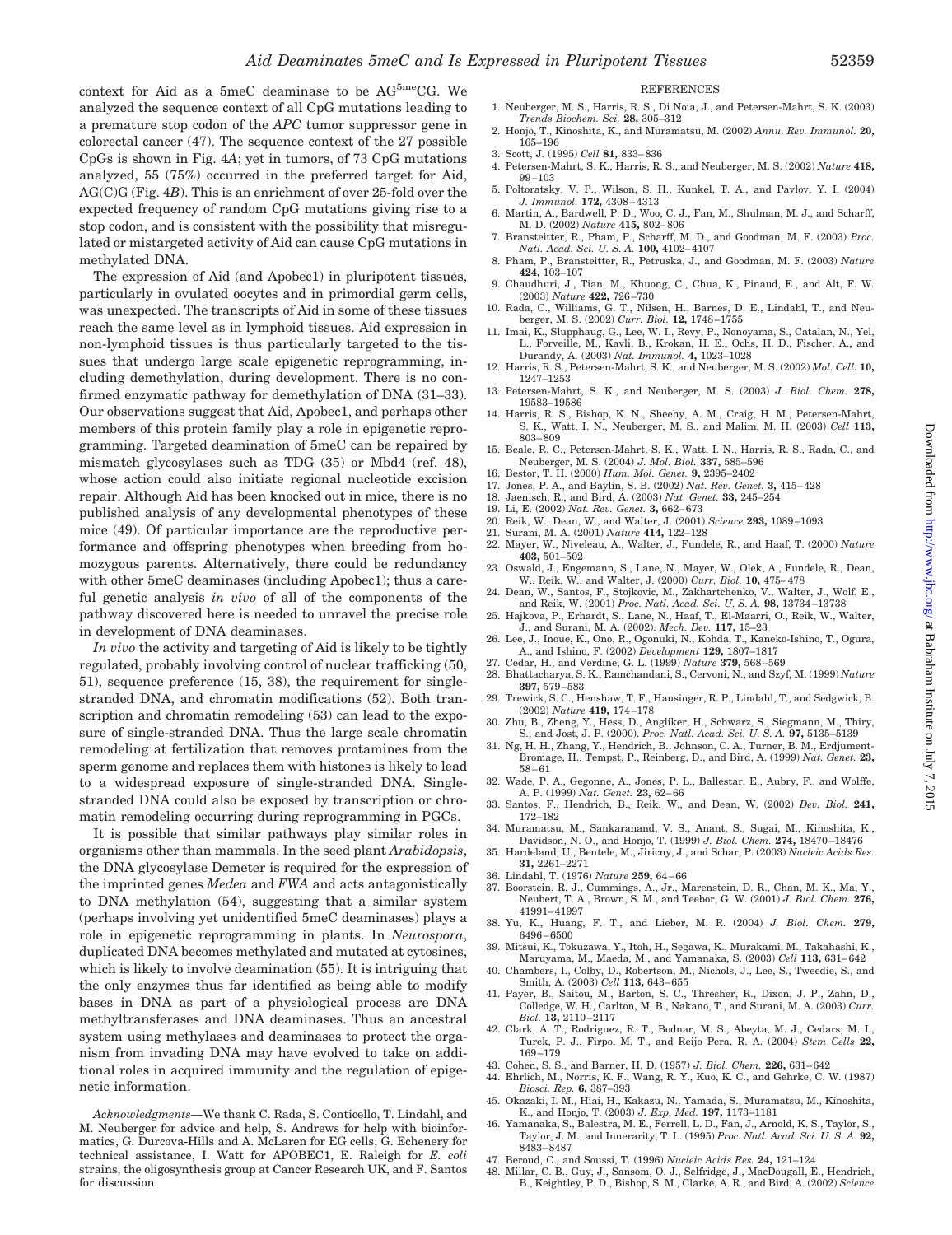- **297,** 403– 405 49. Muramatsu, M., Kinoshita, K., Fagarasan, S., Yamada, S., Shinkai, Y., and Honjo, T. (2000) *Cell* **102,** 553–563
- 
- and Shimizu, A. (2003) *Science* **302,** 2137–2140 53. Havas, K., Flaus, A., Phelan, M., Kingston, R., Wade, P. A., Lilley, D. M., and Owen-Hughes, T. (2000) *Cell* **103,** 1133–1142
- 54. Xiao, W., Gehring, M., Choi, Y., Margossian, L., Pu, H., Harada, J. J., Gold-berg, R. B., Pennell, R. I., and Fischer, R. L. (2003) *Dev. Cell* **5,**
- 891–901 55. Freitag, M., Williams, R. L., Kothe, G. O., and Selker, E. U. (2002) *Proc. Natl. Acad. Sci. U. S. A.* **99,** 8802– 8807
- 50. Ito, S., Nagaoka, H., Shinkura, R., Begum, N., Muramatsu, M., Nakata, M., and Honjo, T. (2004) Proc. Natl. Acad. Sci. U. S. A. 1**01,** 1975–1980<br>51. McBride, K. M., Barreto, V., Ramiro, A. R., Stavropoulos, P., and Nussenzweig,<br>M. C. (2004) J. Exp. Med. 1**99,** 1235–1244<br>52. Nambu, Y., Sugai, M.,
-